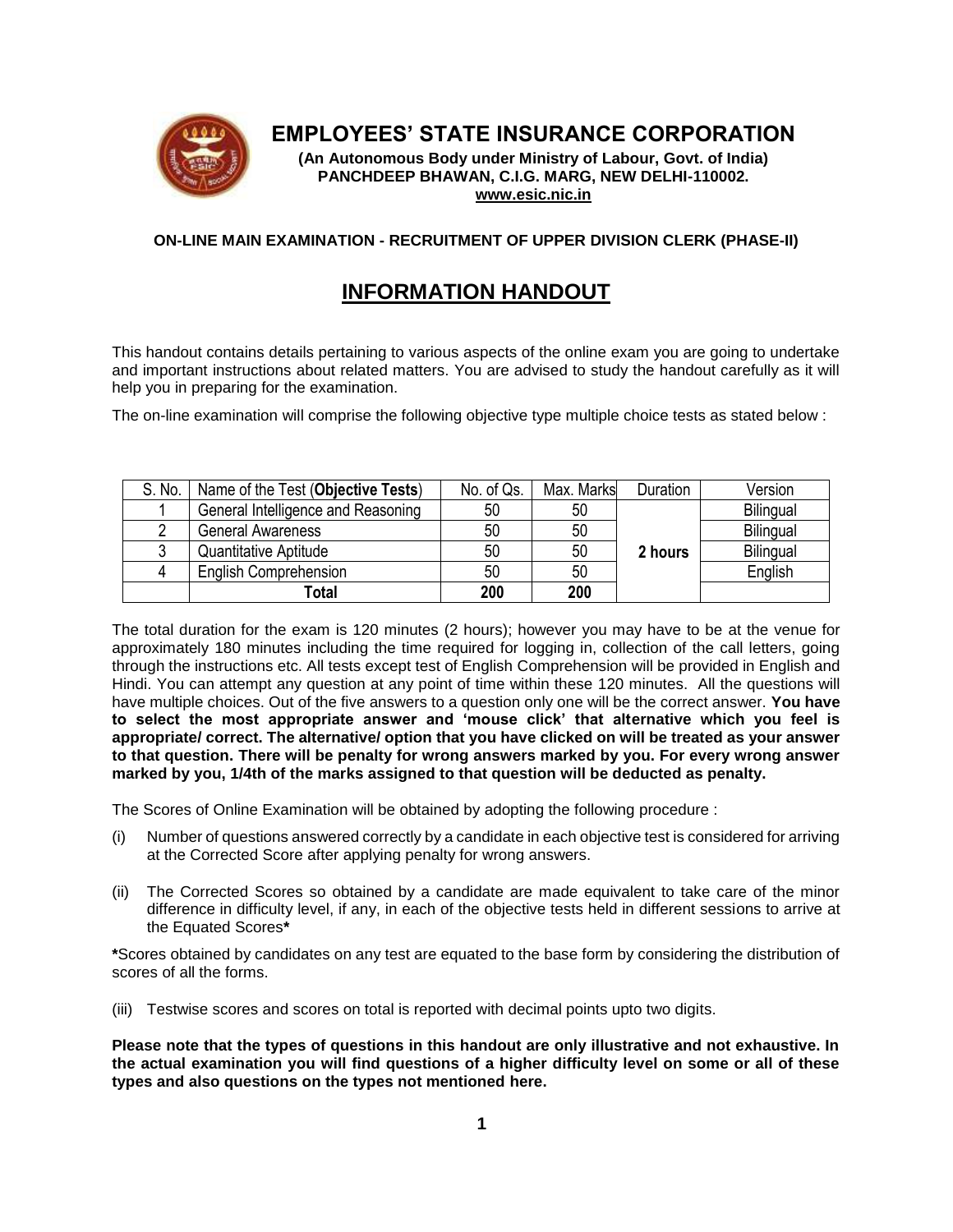Some sample questions are given below.

## **GENERAL INTELLIGENCE AND REASONING**

**Q.1.** In this question are given two statements followed by two conclusions numbered I and II. You have to take the two given statements to be true even if they seem to be at variance from commonly known facts, consider the two conclusions; together and then decide which of the given conclusions logically follows from the two given statements, disregarding commonly known facts.

| Statements<br>٠.<br>Conclusions<br>٠.   |  |                                                  | I.All machines are windows. All windows are clouds.<br>I. All machines are clouds.<br>II.All clouds are machines. |  |  |
|-----------------------------------------|--|--------------------------------------------------|-------------------------------------------------------------------------------------------------------------------|--|--|
| (1) None follows<br>(4) Only II follows |  | (2) Only I follows<br>(5) Either I or II follows | $(3)$ Both I & II follow                                                                                          |  |  |

- **Q.2.** The town of Paranda is located on Green lake. The town of Akram is West of Paranda. Tokhada is East of Akram but West of Paranda. Kakran is East of Bopri but West of Tokhada and Akram. If they are all in the same district, which town is the farthest West ? (1) Paranda (2) Kakran (3) Akram (4) Tokhada (5) Bopri
- **Q.3.** If the letters of the following alphabet interchange positions, so that A takes the place of Z and Z takes the place of A; B takes the place of Y and Y takes the place of B and so on, what will be the 13th letter from the right ? A B C D E F G H I J K L M N O P Q R S T U V W X Y Z (1) M (2) N (3) O (4) L (5) Other than those given as options
- **Q.4.** If the first and the second letters in the word 'DEPRESSION' were interchanged, also the third and the fourth letters, the fifth and sixth letters and so on, which of the following would be the seventh letter from the right ? (1) R  $(2)$  O  $(3)$  S  $(4)$  I  $(5)$  Other than those given as options
- **Q.5.** In a row of girls, if Seeta who is 10th from the left and Lina who is 9th from the right interchange their seats, Seeta becomes 15th from the left. How many girls are there in the row ? (1) 16 (2) 18 (3) 19 (4) 22 (5) Other than those given as options
- **Q.6-10.** Read the information given below and answer the questions. Six plays A, B, C, D, E and F of a famous playwright are to be staged one on each day from Monday to Saturday. The schedule of the plays is to be in accordance with the following. (1) A must be on the previous day of the day on which E is staged.
	- (2) C must not be staged on Tuesday.
	- (3) B must be on a day which follows the day on which F is staged.
	- (4) D must be staged on Friday only and should not be immediately preceded by B.
	- (5) E must not be staged on the last day of the schedule.
- **Q.6.** Which of the following is the schedule of plays, with the order of their staging from Monday ?  $(1)$  E A B F D C  $(2)$  A F B E D C  $(3)$  A F B C D E (4)  $F \land B \in D \cap C$  (5) Other than those given as options
- **Q.7.** Play C cannot definitely be staged on which of the following days in addition to Tuesday ? (1) Monday (2) Wednesday (3) Thursday (4) Friday (5) Saturday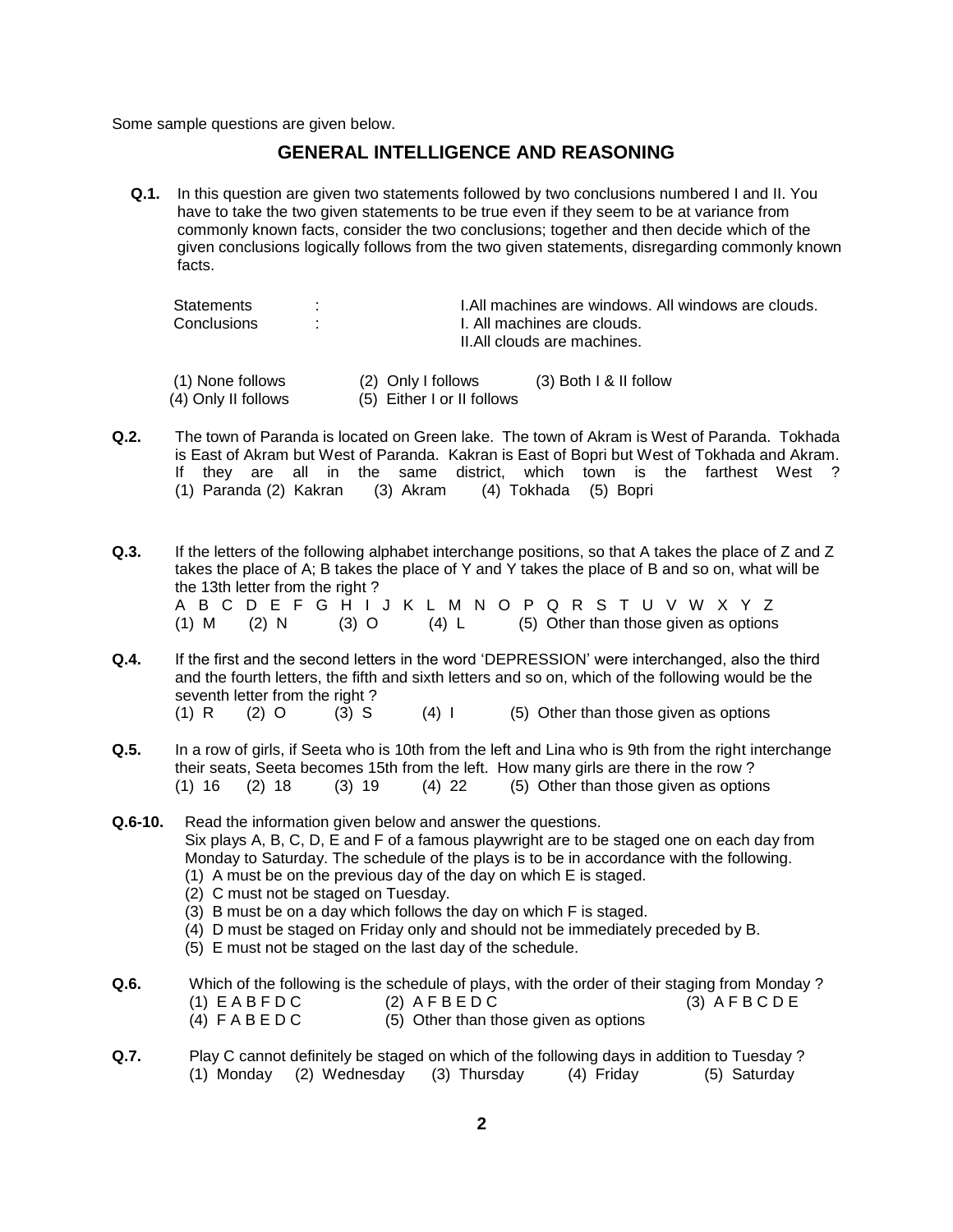| Q.8.  |                         |                           | Play D is between which of the following pairs of plays?<br>(1) $C$ and $E$ (2) $E$ and $F$ (3) $A$ and $E$ |                          |                                   | $(4)$ B and E                         |               | $(5)$ C and F                                   |
|-------|-------------------------|---------------------------|-------------------------------------------------------------------------------------------------------------|--------------------------|-----------------------------------|---------------------------------------|---------------|-------------------------------------------------|
| Q.9.  | $(1)$ E                 |                           | Which of the following plays is on Monday?<br>$(2)$ A                                                       | (3) F                    |                                   | $(4)$ B                               | $(5)$ C       |                                                 |
| Q.10. | $(1)$ F                 |                           | Which of the following plays immediately follows B?<br>$(2)$ E                                              | $(3)$ D                  |                                   | $(4)$ C                               | $(5)$ A       |                                                 |
|       |                         |                           |                                                                                                             | <b>GENERAL AWARENESS</b> |                                   |                                       |               |                                                 |
| Q.1.  | for Banks?              |                           | Which of the following financial institutions has introduced the 'Know Your Customer' guidelines            |                          |                                   |                                       |               |                                                 |
|       | $(1)$ IDBI              |                           | (2) RBI (3) NABARD (4) SIDBI                                                                                |                          |                                   | (5) Other than those given as options |               |                                                 |
| Q.2.  | (1) Indian              |                           | Which of the following stands for I in IRDA?<br>(2) International                                           | (3) Insurance (4) Income |                                   |                                       | (5) Institute |                                                 |
| Q.3.  |                         |                           | Which of the following sectors contributes maximum in deciding the growth in income of the states           |                          |                                   |                                       |               |                                                 |
|       | in India?<br>(1) Energy |                           | (2) Tourism                                                                                                 |                          | (3) Service                       | (4) Transport                         |               | (5) Agriculture                                 |
| Q.4.  |                         | (3) reducing unemployment | Monetary policy is concerned with _______<br>(1) the changes in the supply of money                         |                          | $(4)$ All $(1)$ , $(2)$ & $(3)$ . |                                       |               | (2) buying and selling of financial instruments |

- (5) Other than those given as options
	-

# **QUANTITATIVE APTITUDE**

**Directions :** In each of the following questions one number is missing. The place where the number is missing is shown by a question mark (?). You have to find out which one of the answers shown against 1, 2, 3 and 4 can replace the question mark. If none of these four can replace the question mark, you will indicate 'Other than those given as options' as your answer.

**Q.1.**  $42 + 73 + 137 = ?$ (1) 352 (2) 252 (3) 242 (4) 142 (5) Other than those given as options **Q.2.**  $20 \times \frac{1}{2}$  $\frac{1}{2}$  = ? (2)  $5$  (3) 12 (4) 20 (5) Other than those given as options

**Q.3.** If the profit made by selling a pen for Rs.10 is as much as its cost, what is the cost price of the pen ? (1) Rs.3/- (2) Rs.5/- (3) Rs.10/- (4) Rs.20/- (5) Other than those given as options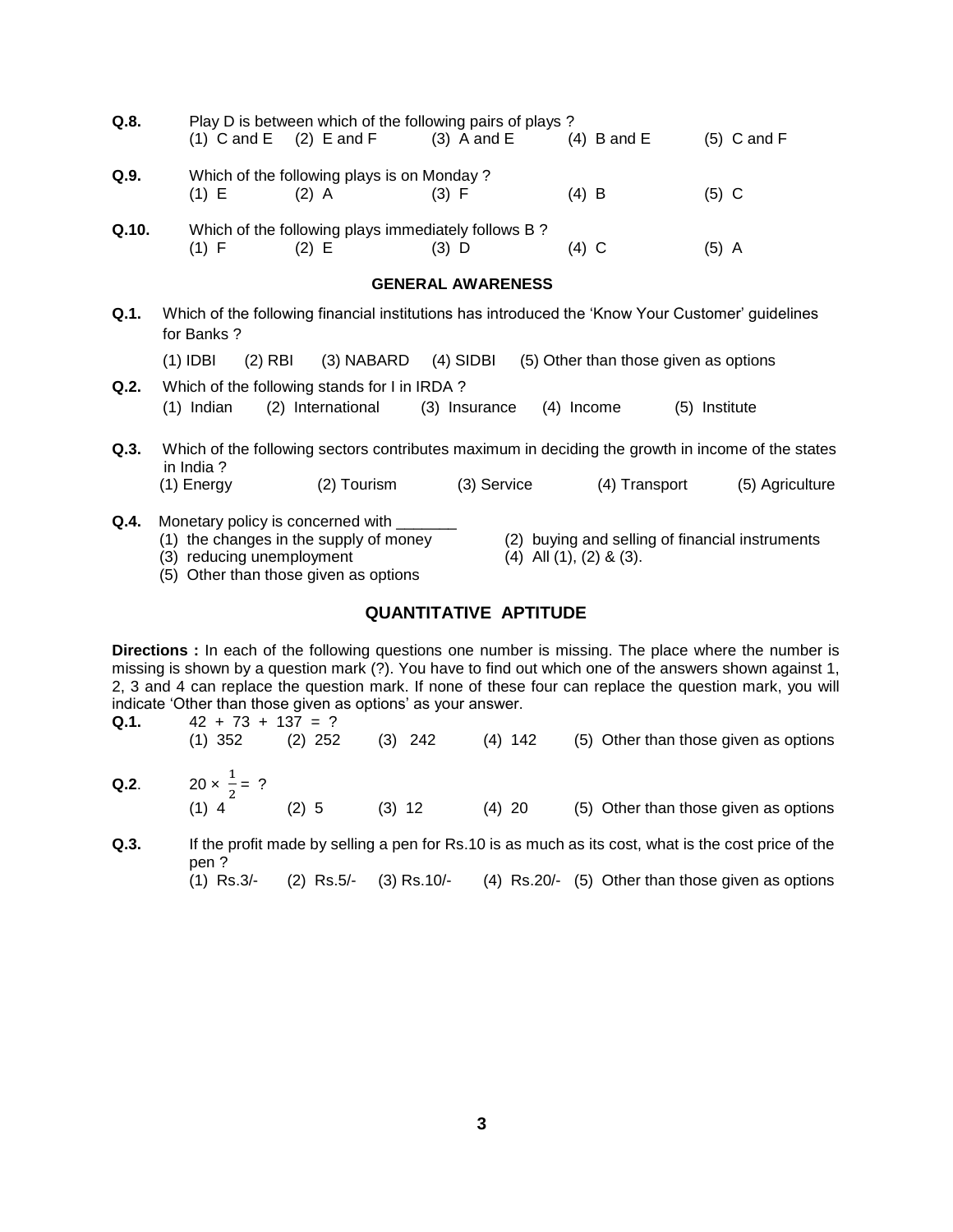Also, there may be some questions based on graphs and tables.

Q.4-6. Study the following table carefully and answer the questions given below –

#### **Distribution of 1000 candidates as regards their marks in written examination out of 300 and interview out of 100 in a selection examination**

| Written                            | <b>MARKS</b><br><b>INTERVIEW</b> |       |       |       |       |            |
|------------------------------------|----------------------------------|-------|-------|-------|-------|------------|
| <b>Examination</b><br><b>Marks</b> | Below 30                         | 30-39 | 40-49 | 50-59 | 60-69 | 70 & above |
| 260 & above                        | 8                                | 18    | 26    | 18    | 26    |            |
| 210 to 259                         | 5                                |       | 30    | 22    | 10    | 9          |
| 160 to 209                         | 16                               | 10    | 45    | 56    | 18    | 9          |
| 110 to 159                         | 28                               | 42    | 100   | 190   | 15    | 5          |
| 60 to 109                          | 35                               | 115   | 20    | 8     |       | 5          |
| Below 60                           | 32                               | 32    | 20    | 4     | 6     | 2          |

**Q.4.** How many candidates did obtain more than 69 percent marks and above in both written examination and interview ? (1) 22 (2) 49 (3) 13 (4) 9 (5) Other than those given as options

- **Q.5**. if approximately 325 candidates were to be qualified in the written examination, what should be the percentage of the qualifying marks ? (1) above 20 (2) above 70 (3) above 36 (4) above 63 (5) Other than those given as options
- **Q.6.** About 42 percent of the candidates fall in which of the following ranges of the interview marks ? (1) 110-159 (2) 110 & below (3) 50 to 70 (4) 50 & above (5) Other than those given as options

## **ENGLISH COMPREHENSION**

**Q.1-2.** Read each sentence to find out whether there is any grammatical or idiomatic error in it. The error, if any, will be in one part of the sentence. The number of that part is the answer. If there is no error, the answer is 'No error'. (Ignore the errors of punctuation, if any).

**Q.1.** Most of the third world / country are experiencing / the ethnic or communal problem /  $(1)$   $(2)$   $(3)$ in varying degrees. / No error.  $(4)$  (5) **Q.2.** The regaining of freedom / as we well know has given rise for / many dormant issues /  $(1)$   $(2)$   $(3)$ and conflicts in our society. The conflicts in our society. The conflicts in our society.  $(4)$  (5)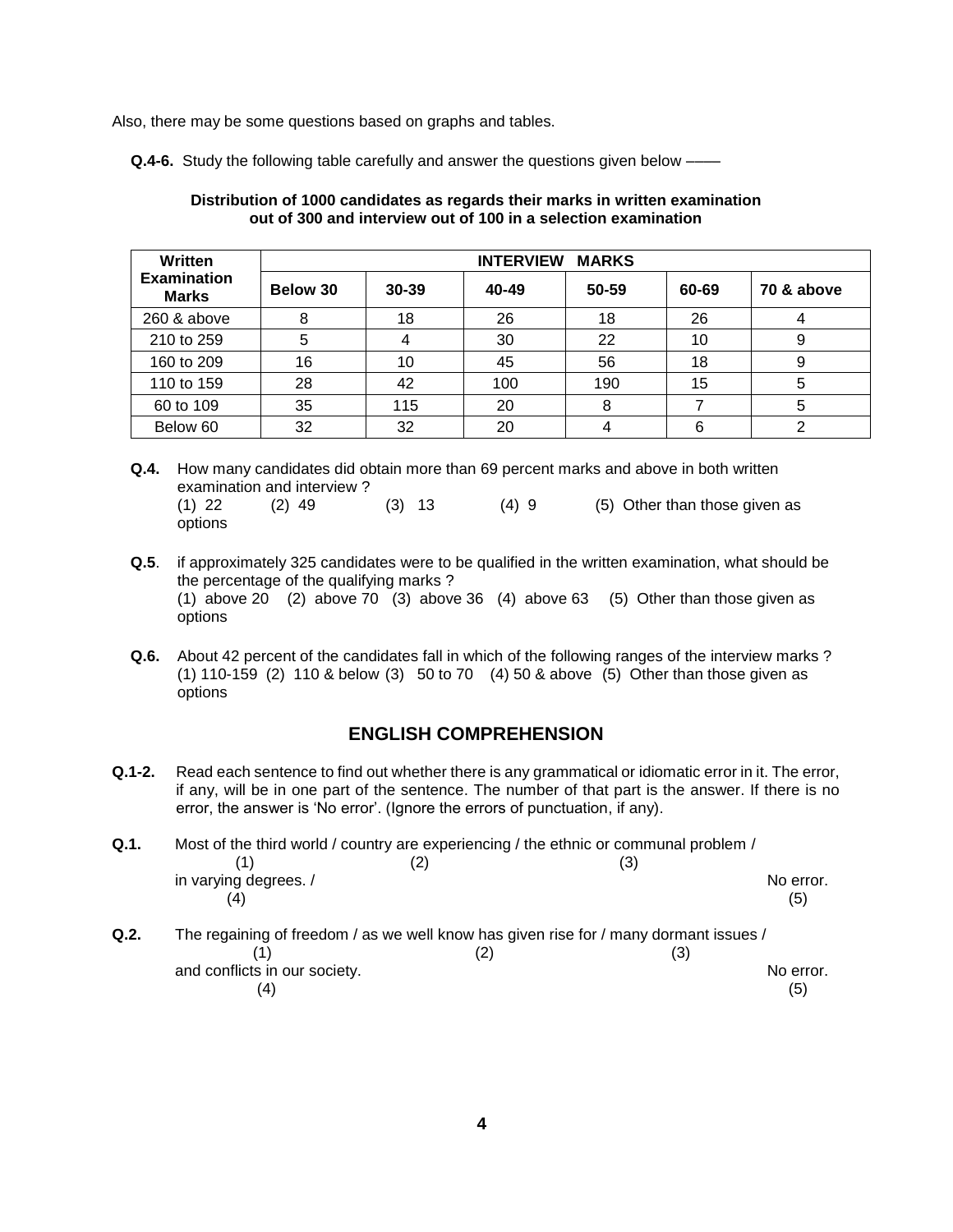**Q.3.- 5 Directions :** In each of the following questions, select from amongst the five alternatives, the word nearest in meaning to the word given in capitals.

| Q.3.    | LETHAL<br>$(1)$ light                                                                                                                                                                                                                                            | (2)<br>dangerous                                                                                                 | $(3)$ deadly                   | $(4)$ cruel    | thoughtless<br>(5) |  |  |
|---------|------------------------------------------------------------------------------------------------------------------------------------------------------------------------------------------------------------------------------------------------------------------|------------------------------------------------------------------------------------------------------------------|--------------------------------|----------------|--------------------|--|--|
| Q.4.    | <b>CENTENARY</b><br>$(1)$ a guard<br>anniversary                                                                                                                                                                                                                 | (2) a hundred years (3) a very old man (4) hundred runs (5) hundredth                                            |                                |                |                    |  |  |
| Q.5.    | <b>TRIUMPH</b><br>(1) conquer                                                                                                                                                                                                                                    | $(2)$ smash                                                                                                      | $(3)$ earn                     | $(4)$ brave    | (5) capture        |  |  |
| Q.6-7.  | correctly and meaningfully.                                                                                                                                                                                                                                      | Pick out from the words given below each sentence the word which would complete the sentence                     |                                |                |                    |  |  |
| Q.6.    | laziness<br>(1)                                                                                                                                                                                                                                                  | Continuous unemployment has induced in the people a kind of _____ which is most depressing.<br>(2) encouragement | $(3)$ satisfaction $(4)$ anger |                | (5) awakening      |  |  |
| Q.7.    | $(1)$ at                                                                                                                                                                                                                                                         | He wants me to look ____ his garden during his absence.<br>$(2)$ over                                            | $(3)$ after                    | (4)<br>into    | from<br>(5)        |  |  |
| Q.8-13. | In the following passage there are blanks, each of which has been numbered. These numbers are<br>printed below the passage and against each, five words are suggested, one of which fits the blank<br>appropriately. Find out the appropriate word in each case. |                                                                                                                  |                                |                |                    |  |  |
|         | The true $(5)$ of rights is duty. If we all $(6)$ our duties, rights will not be $(7)$ to seek. If leaving duties<br>unperformed we run $(8)$ rights, they will $(9)$ us like an elusive person. The more we pursue them,<br>the farther $(10)$ they fly.        |                                                                                                                  |                                |                |                    |  |  |
| Q.8.    | (1)<br>end                                                                                                                                                                                                                                                       | (2)<br>source                                                                                                    | $(3)$ joy                      | (4)<br>purpose | (5)<br>power       |  |  |
| Q.9.    | deny<br>(1)                                                                                                                                                                                                                                                      | (2)<br>devote                                                                                                    | (3)<br>discharge               | (4)<br>imagine | fulfill<br>(5)     |  |  |
|         |                                                                                                                                                                                                                                                                  |                                                                                                                  |                                |                |                    |  |  |

|       | Q.10. (1) far | $(2)$ close | $(3)$ easy | $(4)$ against | (5) common |
|-------|---------------|-------------|------------|---------------|------------|
| Q.11. | (1) as        | $(2)$ after | $(3)$ at   | $(4)$ from    | $(5)$ for  |

- **Q.12.** (1) hold (2) grab (3) fight (4) escape (5) chase **Q.13.** (1) off (2) can (3) did (4) could (5) towards
	- -

#### **(A) Details of the On-line Examination Pattern**

- (1) The examination would be conducted on-line i.e. on a computer.
- (2) The tests except for English Comprehension will be provided in Hindi and English.
- (3) All the questions will have multiple choices. Out of the five answers to a question only one will be the correct answer. **The candidate has to select the most appropriate answer and 'mouse click' that alternative which he/ she feels is appropriate/ correct. The alternative/ option that is clicked on will be treated as the answer to that question. Answer to any question will be considered for final evaluation, only when candidates have submitted the answers by clicking on "Save & Next" or "Mark for Review & Next".**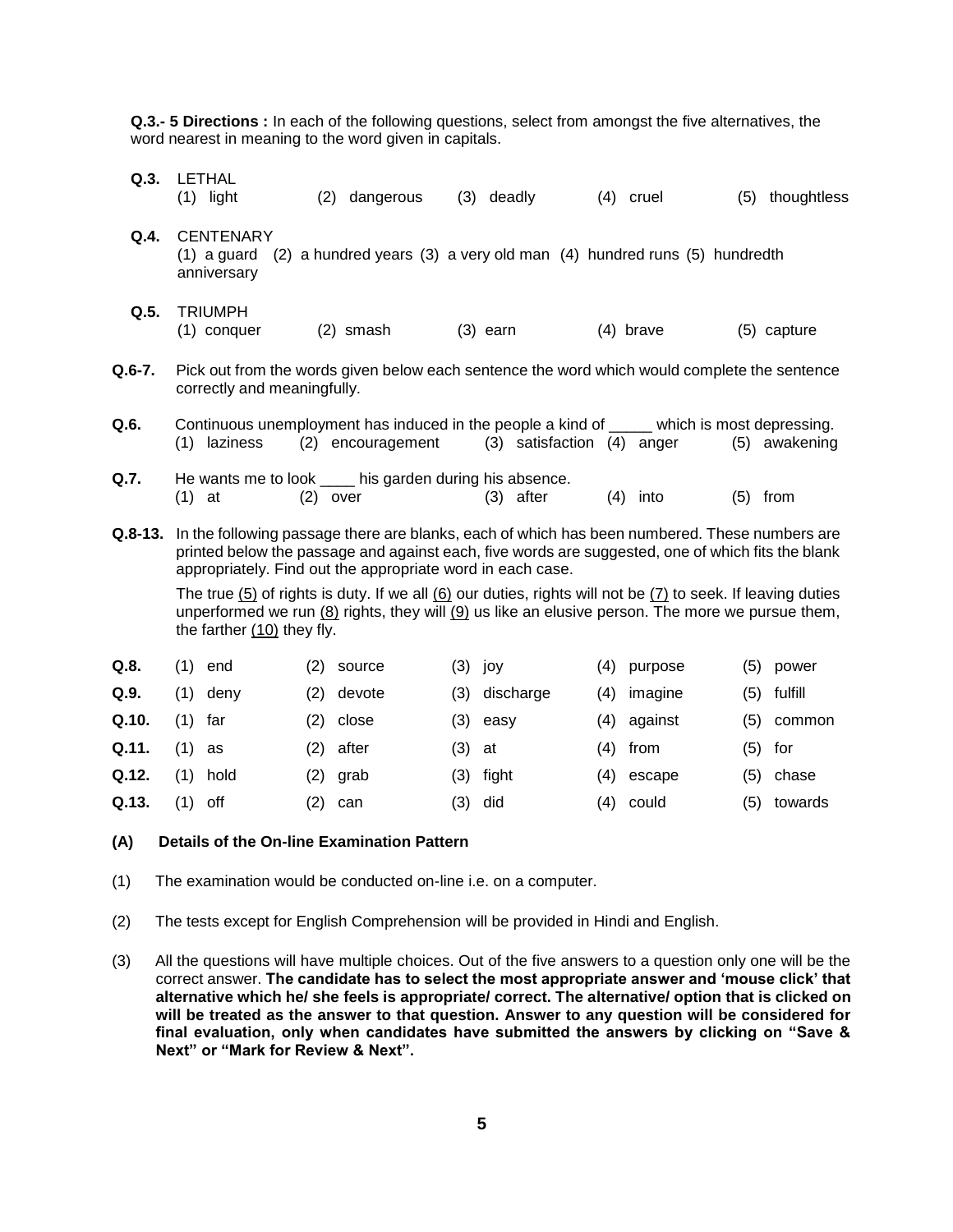- (4) The clock has been set at the server and the countdown timer at the top right corner of your screen will display the time remaining for you to complete the exam. When the clock runs out the exam ends by default - you are not required to end or submit your exam.
- (5) The question palette at the right of screen shows one of the following statuses of each of the questions numbered:



You have not visited the question yet.



You have not answered the question.



You have answered the question.

You have NOT answered the question, but have marked the question for review.



The question(s) "Answered and Marked for Review" will be considered for evaluation.

The Marked for Review status for a question simply indicates that you would like to look at that question again. *If a question is answered and Marked for Review, your answer for that question will be considered in the evaluation.*

- (6) To select a question to answer, you can do one of the following :
	- (a) Click on the question number on the question palette at the right of your screen to go to that numbered question directly. Note that using this option **does NOT save your answer** to the current question.
	- (b) Click on **'Save & Next'** to save answer to current question and to go to the next question in sequence.
	- (c) Click on **'Mark for Review and Next'** to save answer to current question, mark it for review, and to go to the next question in sequence.
- (7) To select your answer, click on one of the option buttons.
- (8) To change your answer, click another desired option button.
- (9) To save your answer, you MUST click on **Save & Next**.
- (10) To deselect a chosen answer, click on the chosen option again or click on the **Clear Response** button.
- (11) To mark a question for review click on **Mark for Review & Next**. *If an answer is selected for a question that is Marked for Review, the answer will be considered in the final evaluation.*
- (12) To change an answer to a question, first select the question and then click on the new answer option followed by a click on the **Save & Next** button.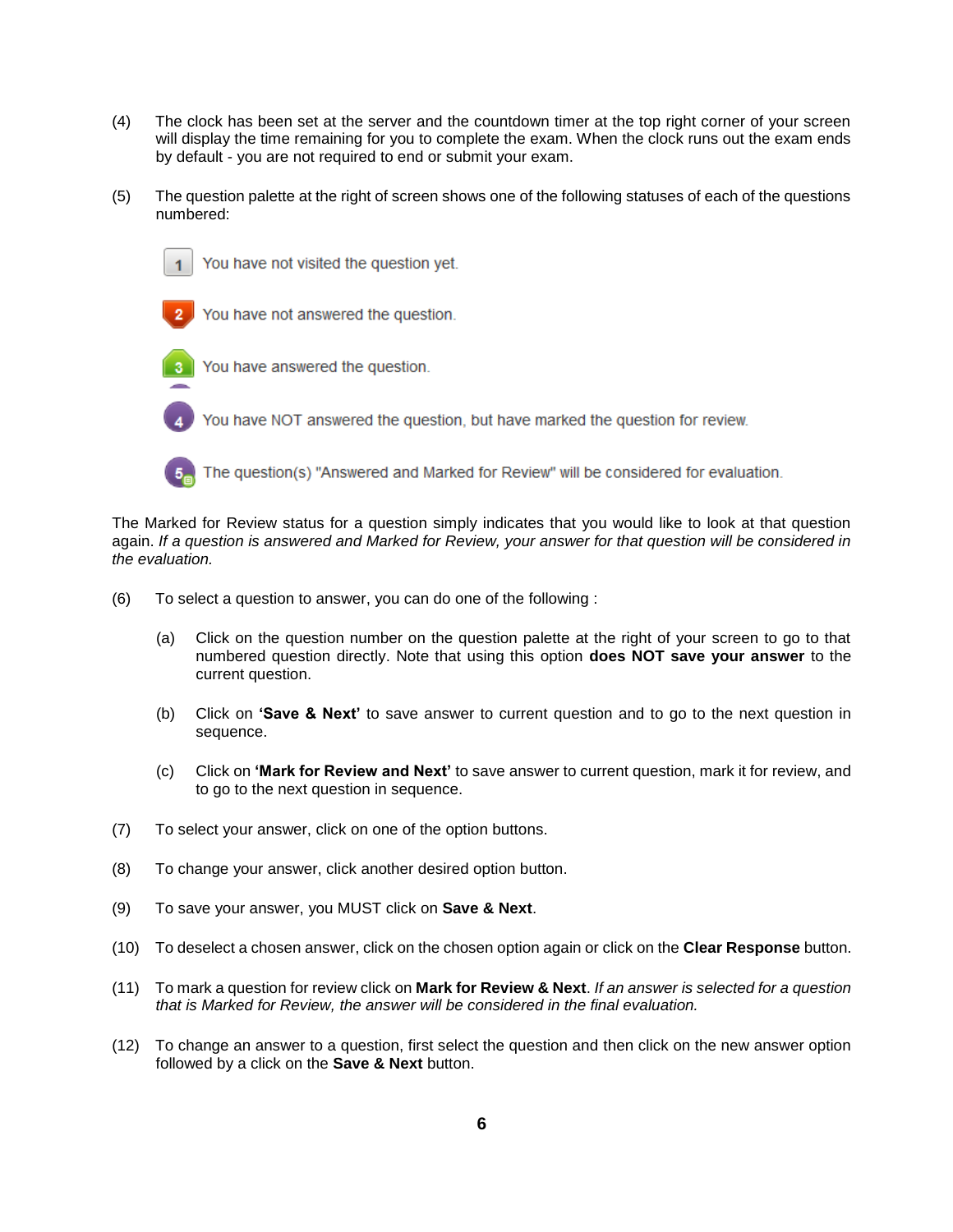## **(13) Questions that are saved or marked for review after answering will ONLY be considered for evaluation.**

- (14) Test name(s) will be displayed on the top bar of the screen. Questions in a test can be viewed by clicking on the test name. The test you will view will be highlighted.
- (15) After clicking the **Save & Next** button on the last question for a test, you will automatically be taken to the first question of the (next) test.
- (16) You can move the mouse cursor over the test names to view the status of the questions for that test.
- (17) You can shuffle between test and questions anytime during the examination as per your convenience.
- (18) The candidates are requested to follow the instructions of the "Test Administrator" carefully. If any candidate does not follow the instructions / rules, it would be treated as a case of misconduct/ adoption of unfair means and such a candidate would be liable for debarment from appearing for examinations for a period as decided by ESIC.
- (19) The candidates may ask the Test Administrator about their doubts or questions only before the commencement of the test. No query shall be entertained after the commencement of the examination.
- (20) After the expiry of 120 minutes, the candidates will not be able to attempt any question or check their answers.
- **(21) Please note :**
	- **(a) Candidates will not be allowed to "finally submit" unless they have exhausted the actual test time.**
	- **(b) Under no circumstances should a candidate click on any of the 'keyboard keys' once the exam starts as this will lock the exam.**
- **B] General Instructions:**
	- (1) Please note date, time and venue address of the examination given in the call letter.
	- (2) You may visit the venue one day before the Online Examination to confirm the location so that you are able to report **on time** (as printed on the call letter) on the day of the examination. Late comers will not be allowed.
	- (3) The call letter should be brought with you to the examination venue along with your recent passport size photograph duly pasted on it. (Preferably the same photograph as was uploaded).
	- (4) You must scrupulously follow the instructions of the Test Administrator and ESIC Representative at the examination venue. If you violate the instructions you will be disqualified and will be asked to leave the examination venue.
	- (5) No use of calculators (separate or with watch), books, note books or written notes, cell phones (with or without camera facility), or any other electronic device will be allowed during the examination.
	- (6) Please bring this call letter with your photograph affixed thereon, currently valid Photo identity proof in original and a photocopy of the same ID proof which you bring in original - THIS IS ESSENTIAL. Please hand over this call-letter alongwith photocopy of photo identity proof duly stapled together to the invigilator. Currently valid photo identity proof may be **PAN**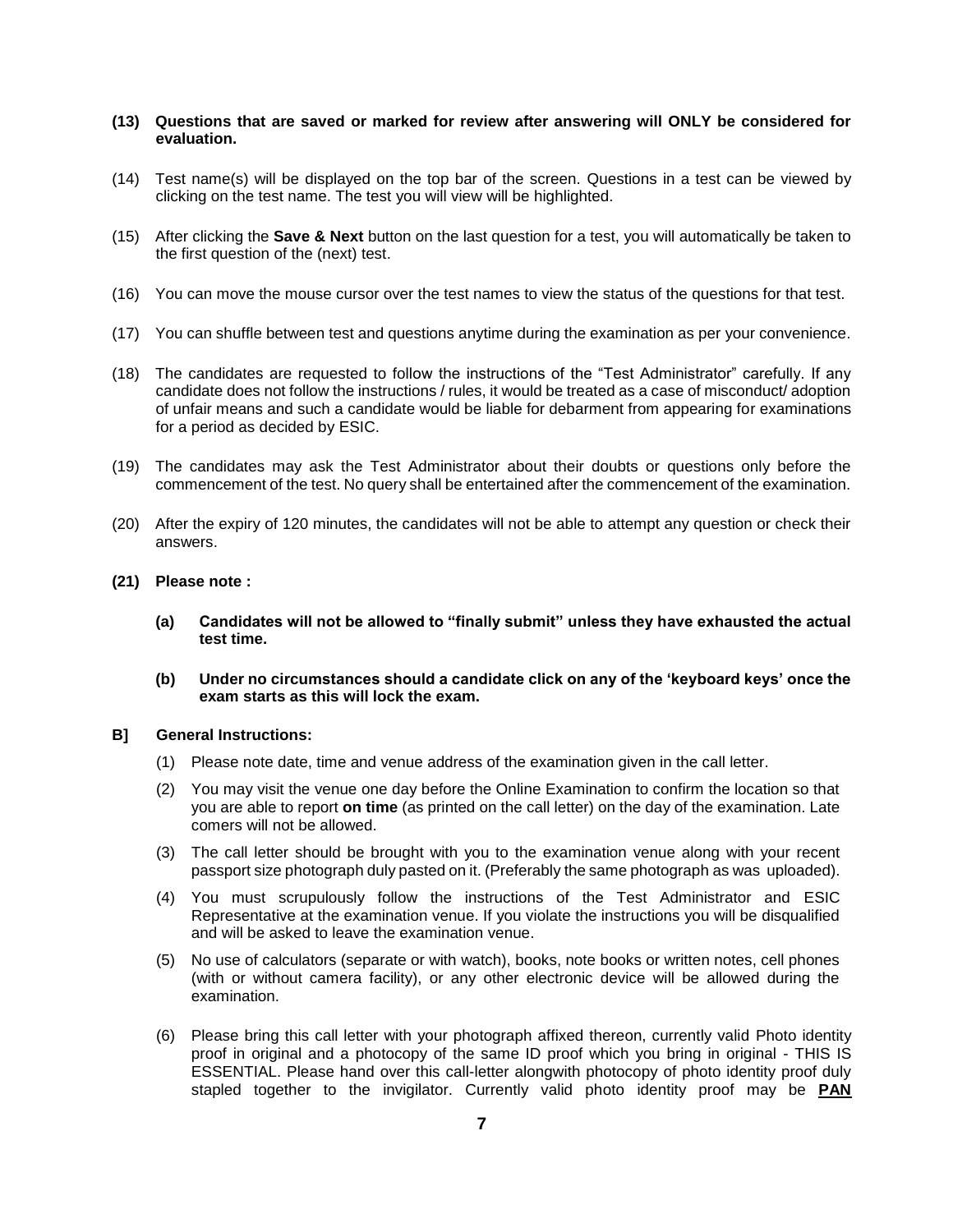**Card/Passport/Permanent Driving Licence/Voter's Card/Bank Passbook with photograph/Photo Identity proof issued by a Gazetted Officer on official letterhead alongwith photograph/Photo Identity proof issued by a People's Representative on official letterhead alongwith photograph/Valid recent Identity Card issued by a recognised College/University/Aadhaar Card/E-Aadhaar Card with a photograph/Employee ID/Bar Council Identity card with photograph**. **Please Note - Ration Card and Learner's Driving License will NOT be accepted as valid ID proof for this purpose.** Please note that your name as appearing on the call letter (provided by you during the process of registration) should exactly match the name as appearing on the photo identity proof. Female candidates who have changed first/last/middle name post marriage must take special note of this. If there is any mismatch between the name indicated in the Call Letter and Photo Identity Proof you will not be allowed to appear for the exam. In case of candidates who have changed their name will be allowed only if they produce original Gazette notification/their original marriage certificate/affidavit in original.

- (7)Biometric data (thumb impression and photograph) will be captured at the examination venue both before and after exam. With regards to the same, please note the following:
	- (a) If fingers are coated (stamped ink/mehndi/coloured...etc), ensure to thoroughly wash them so that coating is completely removed before the exam day.
	- (b) If fingers are dirty or dusty, ensure to wash them and dry them before the finger print (biometric) is captured.
	- (c) Ensure fingers of both hands are dry. If fingers are moist, wipe each finger to dry it.
	- (d) If the primary finger to be captured is injured/damaged, immediately notify the concerned authority in the test centre. (Any failure to observe these points will result in non-admittance for the examination)
- (8) Your responses (answers) will be analysed with other candidates to detect patterns of similarity of right and wrong answers. If in the analytical procedure adopted in this regard, it is inferred/concluded that the responses have been shared and scores obtained are not genuine/valid, your candidature may be cancelled. Any candidate who is found copying or receiving or giving assistance or engaging in any behaviour unbecoming of a candidate will not be considered for assessment. The ESIC may take further action against such candidates as deemed fit by it.
- (9) You should bring with you a ball-point pen. A sheet of paper will be provided which can be used for rough work or taking down the question number you would like to review at the end of the test before submitting your answers. After the test is over you MUST hand over this sheet of paper to the Test Administrator before leaving the venue.
- (10) The possibility of occurrence of some problem in the administration of the examination cannot be ruled out completely which may impact test delivery and/or result from being generated. In that event, every effort will be made to rectify such problem, which may include movement of candidates, delay in test. Conduct of a re-exam is at the absolute discretion of test conducting body. Candidates will not have any claim for a re-test. Candidates not willing to move or not willing to participate in the delayed process of test delivery shall be summarily rejected from the process.
- (11) If the examination is held in more than one session, the scores across various sessions will be equated to adjust for slight differences in difficulty level of different test batteries used across sessions. More than one session are required if the nodes capacity is less or some technical disruption takes place at any centre or for any candidate.